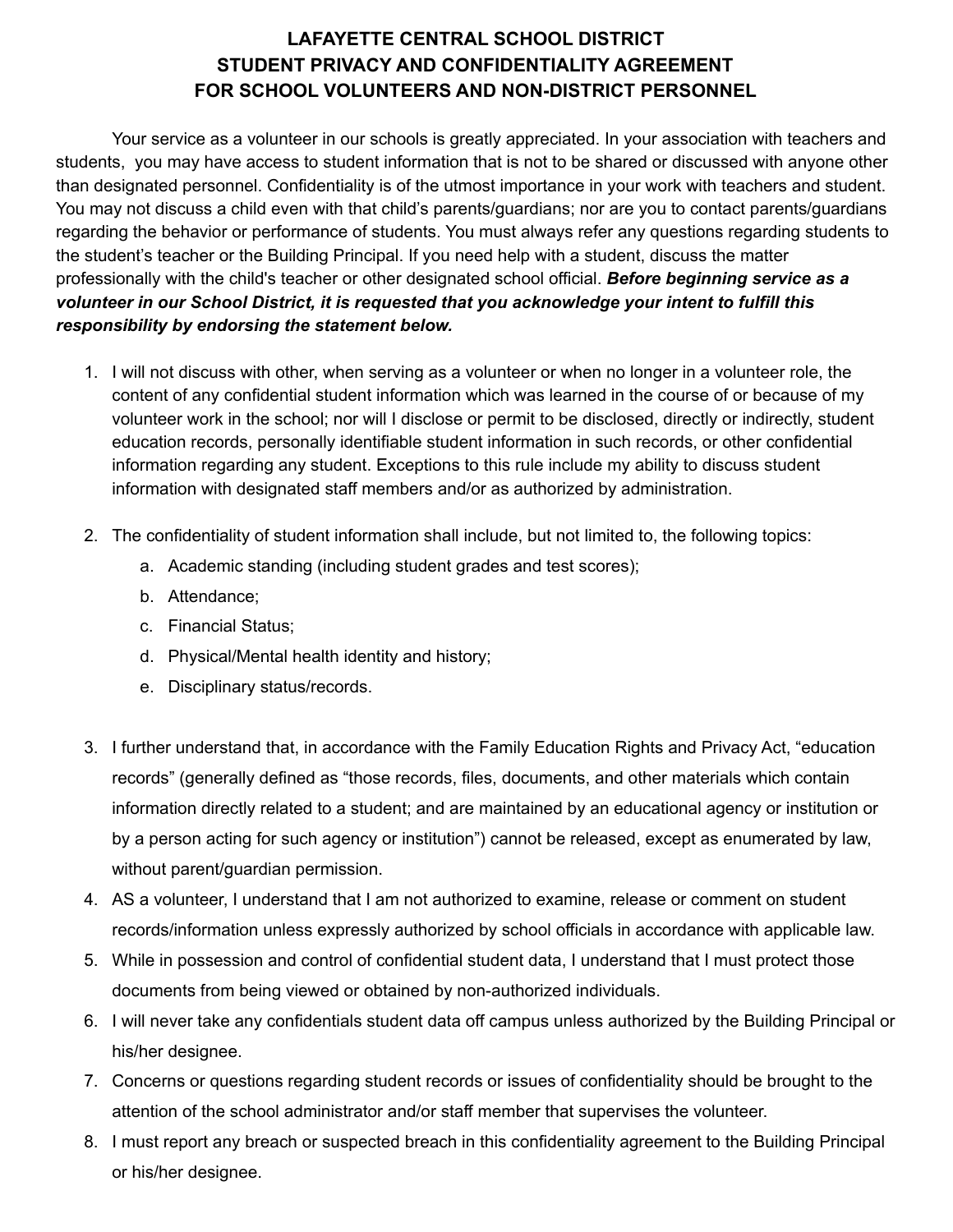Volunteers in our School District shall perform tasks only under the supervision and guidance of appropriate staff, and are expected to comply with all District rules and regulations. Orientation and inservice training will be provided by appropriate staff to help ensure volunteer awareness of their duties, responsibilities, and expectations; and will stress the issues and importance of confidentiality of student information. Volunteers shall be given selected materials, including applicable Board policies and/or administrative regulations that address the role of the volunteer.

Violations of these guidelines may constitute cause for termination of the volunteer's services. The Superintendent or his/her designee is responsible for decisions concerning continuation of discontinuation of a volunteer's activities.

Volunteer Confidentiality Agreement and Signature (required for all volunteers)

\_\_\_\_\_\_\_\_\_\_\_\_\_\_\_\_\_\_\_\_\_\_\_\_\_\_\_\_\_\_\_\_\_\_\_\_\_\_\_\_\_\_\_\_\_\_\_\_\_\_\_\_\_\_\_\_\_

# **By signing below, I acknowledge that I have read, understand, and will comply with the Confidentiality Statement above.**

Name of Volunteer

Signature of Volunteer and Communication of Communication of Communication of Communication of Communication of Communication of Communication of Communication of Communication of Communication of Communication of Communic

Signature of Administrator **Date** Date of Administrator **Date** 

This Confidential Agreement will be kept on file in the Main Office of the building to which the volunteer is assigned. A copy of the Agreement will be provided to the volunteer.

\_\_\_\_\_\_\_\_\_\_\_\_\_\_\_\_\_\_\_\_\_\_\_\_\_\_\_\_\_\_\_\_\_\_\_\_\_\_\_\_\_\_\_\_\_\_\_\_\_\_\_\_\_\_\_\_\_\_ \_\_\_\_\_\_\_\_\_\_\_\_\_\_\_\_\_

\_\_\_\_\_\_\_\_\_\_\_\_\_\_\_\_\_\_\_\_\_\_\_\_\_\_\_\_\_\_\_\_\_\_\_\_\_\_\_\_\_\_\_\_\_\_\_\_\_\_\_\_\_\_\_\_\_\_ \_\_\_\_\_\_\_\_\_\_\_\_\_\_\_\_\_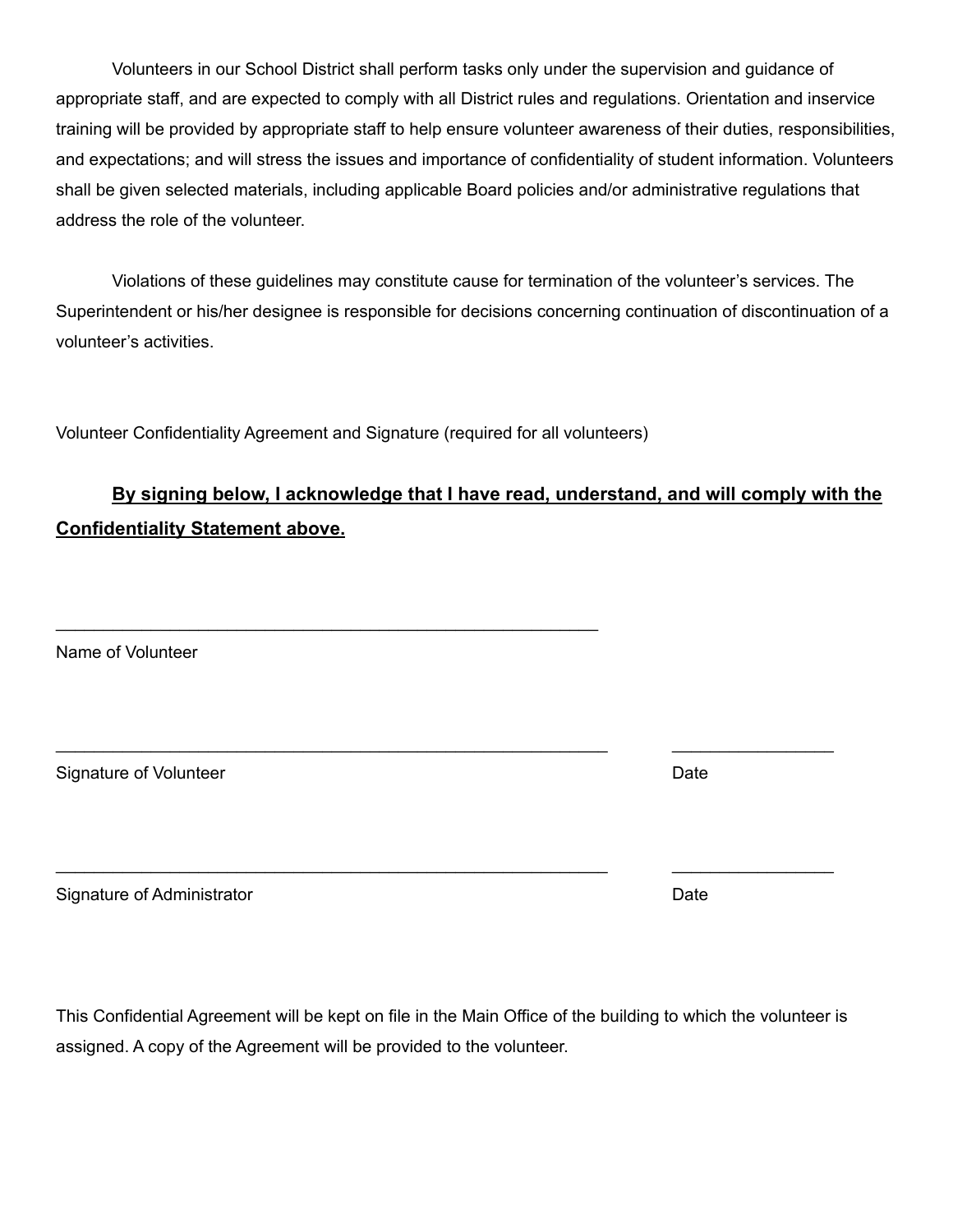# **LAFAYETTE CENTRAL SCHOOL DISTRICT APPLICATION FOR VOLUNTEERS AND NON-DISTRICT PERSONNEL**

| <b>Personal Information</b> |          |         |          | Date  |  |  |  |
|-----------------------------|----------|---------|----------|-------|--|--|--|
| Name                        |          |         |          |       |  |  |  |
|                             | (Last)   | (First) | (Middle) |       |  |  |  |
| Address                     |          |         |          |       |  |  |  |
|                             | (Street) | (City)  | (State)  | (Zip) |  |  |  |
| Phone                       |          |         |          |       |  |  |  |
|                             | (Home)   | (Work)  |          |       |  |  |  |
|                             |          |         |          |       |  |  |  |

## **General:** What Volunteer services are you willing to perform?

# **Employer Employer** List below your current and previous employers Date, Month, Year **Name and Address of Employer** Position **Phone Number** Phone Number From: To:

**\_\_\_\_\_\_\_\_\_\_\_\_\_\_\_\_\_\_\_\_\_\_\_\_\_\_\_\_\_\_\_\_\_\_\_\_\_\_\_\_\_\_\_\_\_\_\_\_\_\_\_\_\_\_\_\_\_\_\_\_\_\_\_\_\_\_\_\_\_\_\_\_\_\_\_\_\_\_\_\_\_\_\_\_\_\_\_\_**

#### **Previous Employer**

| Date, Month, Year | Name and Address of Employer | Position | <b>Phone Number</b> |
|-------------------|------------------------------|----------|---------------------|
| From:             |                              |          |                     |
| To:               |                              |          |                     |

### **References** List below three persons, not related to you, whom you have known at least one year.

| Date, Month, Year | Name and Address of Employer | Position | <b>Phone Number</b> |
|-------------------|------------------------------|----------|---------------------|
| From:             |                              |          |                     |
|                   |                              |          |                     |
| To:               |                              |          |                     |
|                   |                              |          |                     |
|                   |                              |          |                     |

Have you ever been convicted of a crime? (Felony or Misdemeanor) Yes  $\Box$  No  $\Box$ 

If yes, please explain: \_\_\_\_\_\_\_\_\_\_\_\_\_\_\_\_\_\_\_\_\_\_\_\_\_\_\_\_\_\_\_\_\_\_\_\_\_\_\_\_\_\_\_\_\_\_\_\_\_\_\_\_\_\_\_\_\_\_\_\_\_\_\_\_\_\_\_\_\_\_